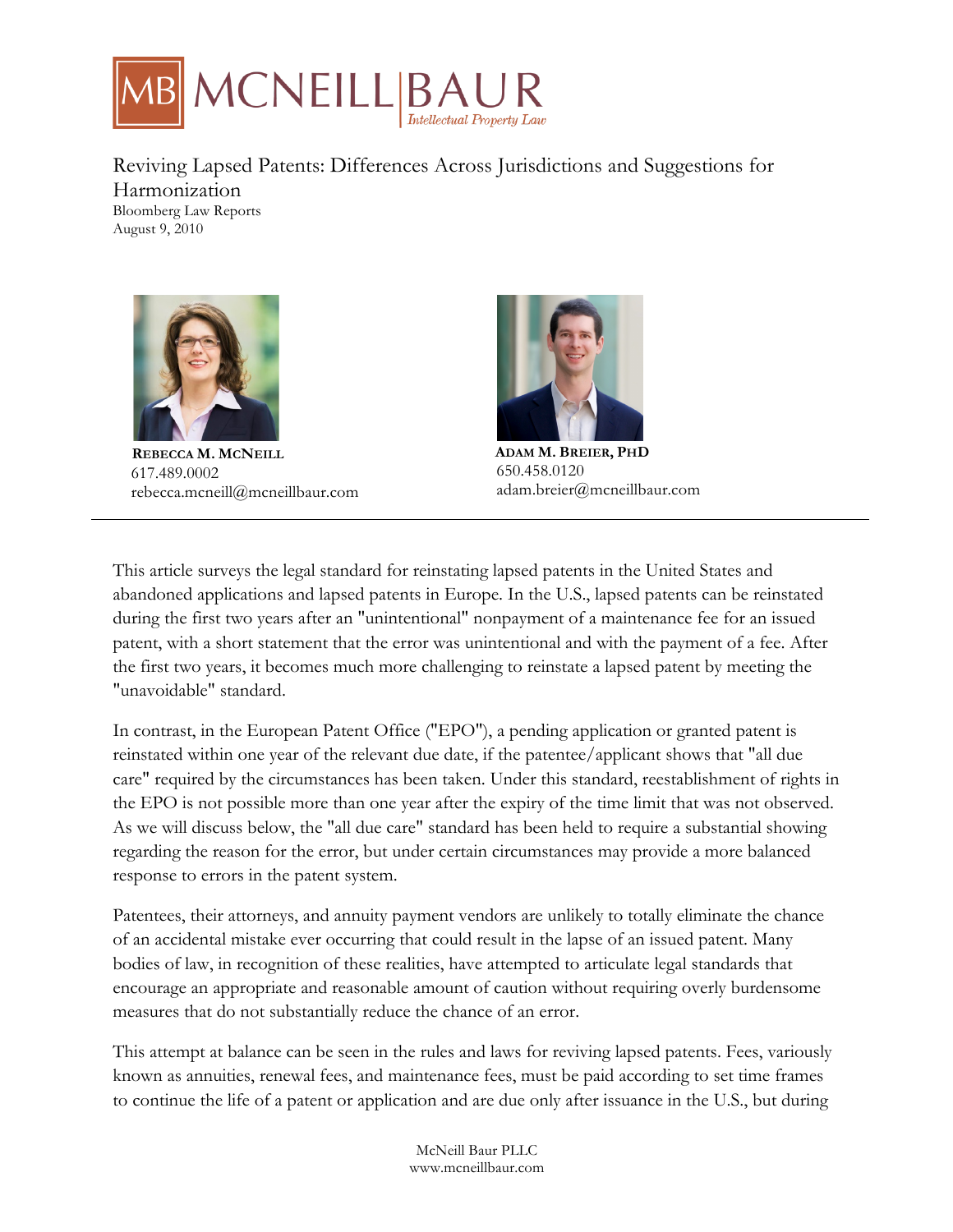both pendency and the post-grant period in Europe. The fees serve important purposes, including the funding of patent office operations and encouraging early dedication to the public when an invention is not commercially valuable to the patentee. Unfairness can result when legally earned rights from an otherwise valid patent—which may under some circumstances be valuable to the economic viability of a business and the jobs it provides—are irretrievably lost due to an unintentional oversight. Accordingly, many jurisdictions, including the United States and the European Patent Convention, have passed laws and implemented rules allowing for revival of patents and applications that have lapsed due to failure to timely pay maintenance and renewal fees.

These laws and rules differ in significant ways, however, and their application may vary from case to case, and from their underlying purpose. These differences and possibilities for harmonization are the subject of this article. In Europe, delay in fee payment (beyond a six-month grace period, which may be set by the EPO in cases such as payment of an insufficient amount) may be remedied where the patentee or applicant shows that "all due care" required by the circumstances has been taken; under EPC Article 122, this request for reestablishment is required to be made within one year after the expiry of the time limit that was not observed. Under the "all due care" standard, the EPO expects the parties to follow the standard of care that a reasonably competent patentee or legal representative would employ in all relevant circumstances. The EPO has held that this standard may be found when noncompliance resulted from either (1) exceptional circumstances or (2) an isolated error within a normally satisfactory monitoring system.

Under U.S. Patent and Trademark Office regulations, maintenance fees may be paid up to six months after their due date if accompanied by a surcharge. Furthermore, a petition accompanied by a statement that the delay was unintentional, together with an additional surcharge, generally suffices to revive an expired patent within two years following the initial six-month grace period, although additional information may be required where there is a question whether the delay was unintentional. Beyond this two-year period, in addition to a petition and surcharge, one must provide a showing that the delay was unavoidable if reasonable care was taken to ensure timely payment of the maintenance fee. The USPTO has held that the showing must cover not only the steps taken to ensure timely payment, but also how and when expiration became known and what steps were taken to promptly file the petition. Under the unavoidable standard, the delay is evaluated by reviewing the actions of the person(s) involved and asking if that delay occurred even though the person(s) acted in accordance with the standard of a reasonably prudent person. Courts have held that "[t] he word 'unavoidable' . . . is applicable to ordinary human affairs, and requires no more or greater care or diligence than is generally used and observed by prudent and careful men in relation to their most important business."

While the U.S. standard of "unavoidable delay," requiring reasonable care to have been taken, may initially sound similar to the European standard requiring "all due care required by the circumstances," in practice, the application of the U.S. unavoidable standard can be more strict and potentially more arbitrary. However, the difference in time frames and the availability of revival within the two-year period for unintentional delay means that the U.S. system for reviving lapsed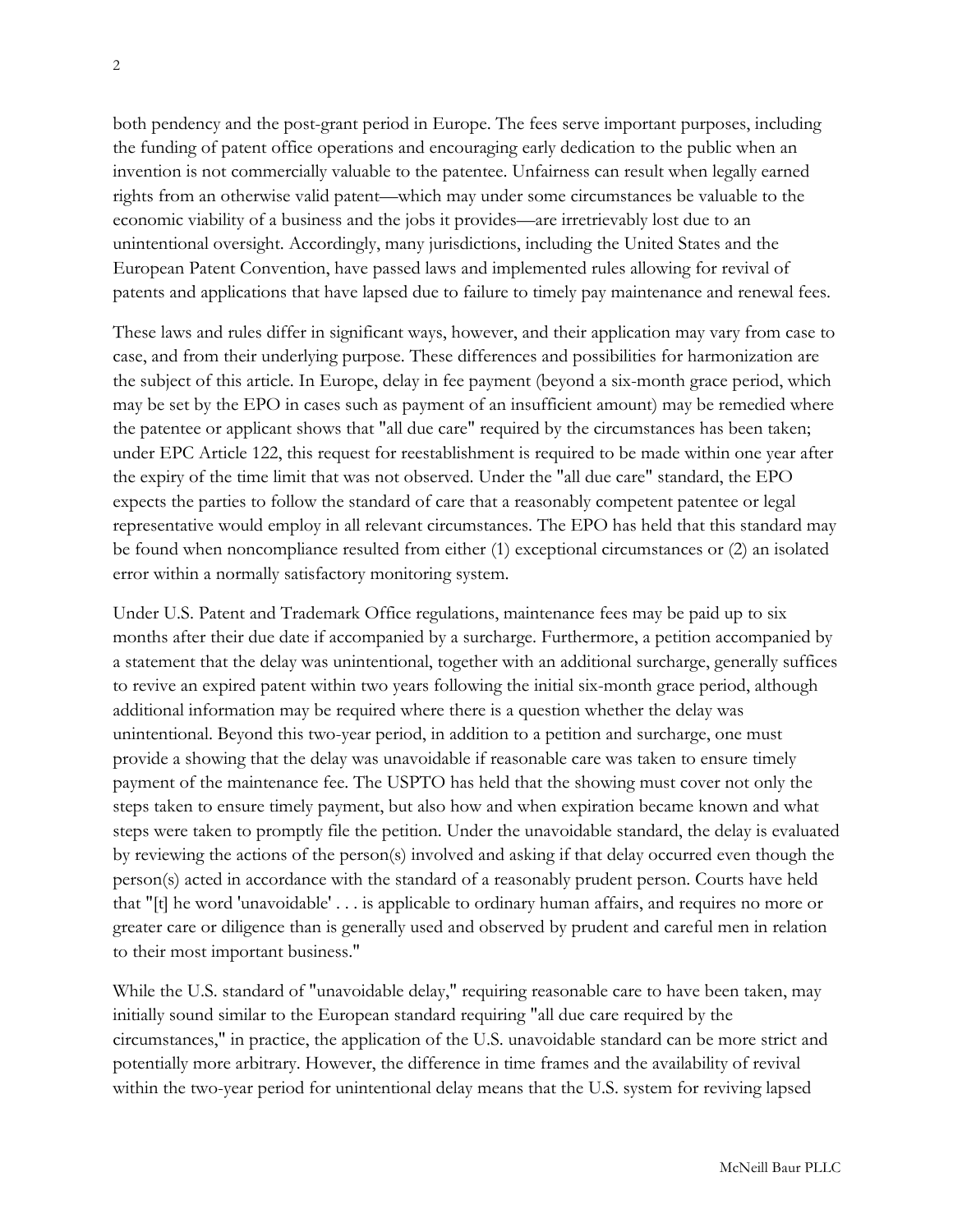patents can be more lenient in such situations. The difference in standards across jurisdictions can lead to inconsistent patent coverage after an error that affects multiple jurisdictions, and inefficiencies, such as having to follow different procedures and/or provide different evidence.

### **The European Standard**

The EPO Board of Appeal's decisions J 0002/98 and J 0024/92 provide illustrative examples of the European standard in action.

In J 0002/98, decided on November 27, 2002, the EPO Board explained what, in its view, would qualify for "exceptional" circumstances of a medical nature allowing for late payment of a renewal fee. In this case, the applicant's representative missed a renewal fee and failed to respond to an EPO communication indicating that a payment had not been made. The representative appeared to have a number of health issues, including stomach pains and underlying mental illness. During the proceedings, the applicant presented limited evidence that the representative was having health problems and a medical certificate was provided stating that the representative appeared depressed and apathetic. Additional evidence showed that he had dismissed his secretary due to financial difficulties, and was thus monitoring the office on his own.

During the time period in question, the representative was found by the Board to have made mistakes in other applications, but was able to function effectively in some matters. Therefore, the Board concluded that the representative's acts were not caused by an isolated incident within an otherwise functioning system, nor were the representative's difficulties uniform enough to conclude that he had been completely incapacitated. Yet the fees were missed because of the representative's health condition, which, according to the Board, resulted in an inability to manage his responsibilities for reasons beyond his control. Therefore, the Board made this decision because the errors were not due to isolated acts of carelessness, but to his health condition. As we will contrast below with a recent U.S. decision, the Board made this decision based only on very limited medical evidence.

In reinstating this application, the Board cautioned that this action should only be taken in cases where the applicant was not aware of the unreliability of the representative. In this case, the applicant had given the representative instructions to file the fee due and the representative had confirmed receipt of those instructions by a reply facsimile. As a result, the Board did not hold the applicant responsible for the nonpayment of the fee.

In J 0024/92, decided on March 16, 1995, the Board concluded that the applicant had a satisfactory system in which an isolated mistake occurred and that exceptional circumstances led to the nonpayment of the annuity fee. In this case, the applicant had arranged for an annuity vendor to take over payment of its renewal fees, and had generated a listing of cases to be added to the vendor account, sent the list to U.S. counsel and asked them to cross-check it. Unfortunately, the present case and a second case were omitted from that listing. At the same time, the applicant's U.S. representative was also in the process of bringing future annuity fee payments in-house. This resulted in additional correspondence for the renewal department at the U.S. representative's office.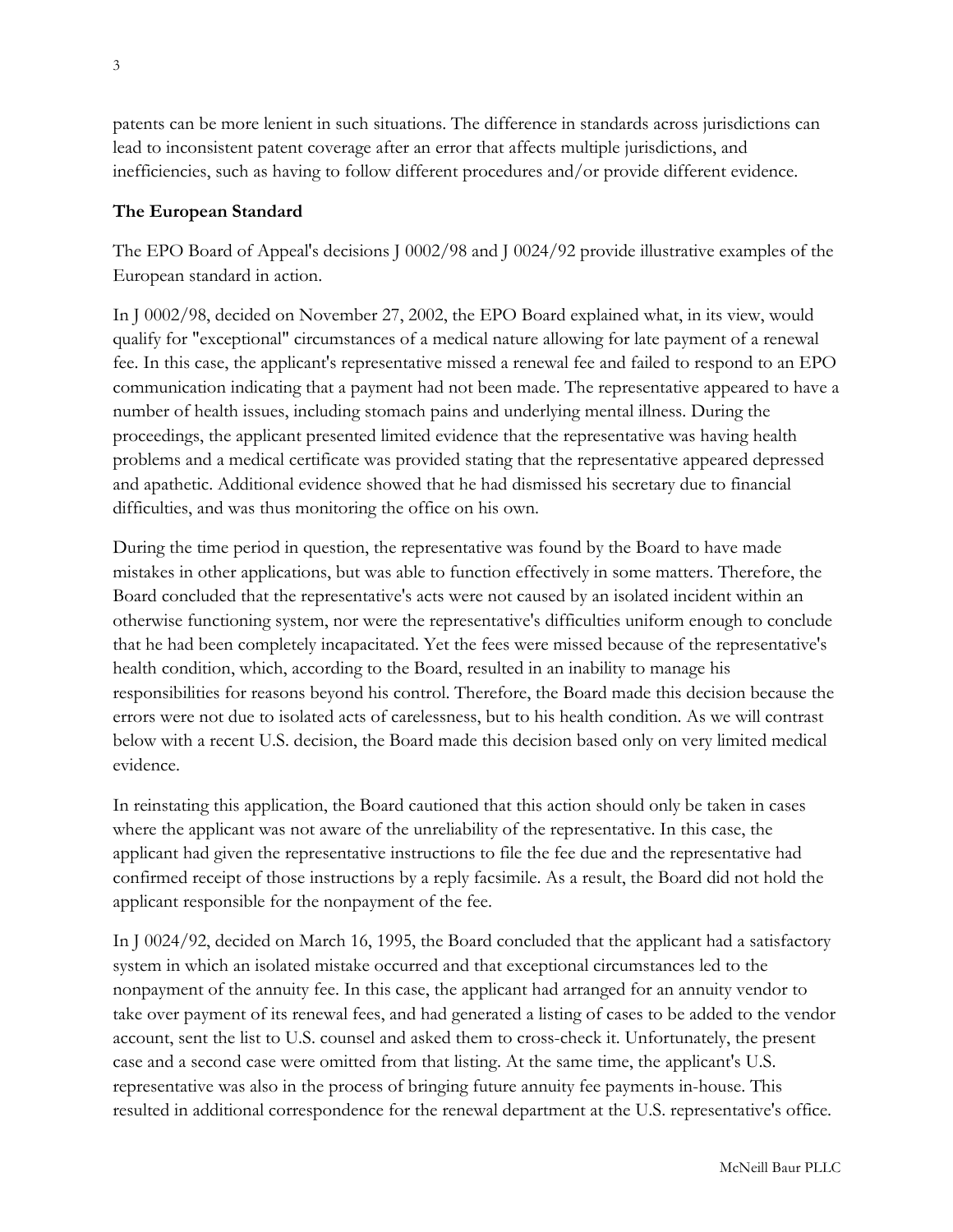Once the fee was initially missed, the reminder that the fee could be paid with a surcharge was sent from the European counsel to the U.S. representative. While the European counsel had a record of having sent this reminder, neither the U.S. representative nor the applicant had any record of having received it.

The Board concluded that the fee could be paid late because the applicant had a reliable system for the payment of maintenance fees and it requested that the U.S. firm cross-check its list. Additionally, the Board concluded that exceptional circumstances occurred when both the applicant and the U.S. representative reorganized their systems at the same time.

#### **The U.S. Standard**

A review of decisions regarding "unavoidable delay" in the U.S. suggests that under such circumstances the USPTO requires a greater burden to meet this standard than does its European counterpart. U.S. Patent No. RE38,216 (the '216 patent), assigned to Warrior Sports, Inc. ("Warrior"), expired for nonpayment of the second maintenance fee. Warrior learned of the expiration of the '216 patent as a result of a related lawsuit. Warrior petitioned for acceptance of an unavoidably delayed maintenance fee payment on the basis that a properly functioning docketing system and a well-established procedure for processing docket items had been in place, and an assistant whose previous work had been competent and reliable had assured the responsible attorney that the maintenance fee had been paid. However, unknown to the attorney until after he became aware of the expiration of the '216 patent, the assistant had a terminal illness, eventually identified as HIV/AIDS, at the time of the missed fee payment. The mistake by the assistant in stating that the maintenance fee had been paid was characterized in the initial petition as either an inadvertent mistake or a consequence of her illness.

The USPTO initially held that the showing of unavoidability was inadequate for failing to establish that maintenance fee payment was a clerical error in a duty reasonably expected to be performed by the assistant. The USPTO took the position that the maintenance fee must have been accompanied by a transmittal signed by a registered practitioner; based on this premise, there was no evidence to establish that no attorney action was involved other than instructing the assistant to pay the maintenance fee. The USPTO also stated that based on the later knowledge of the assistant's medical condition (which knowledge was obtained only after he found out about the expiration of the '216 patent), the assistant's work should have been reviewed, which could have allowed an earlier recognition of the expiration of the '216 patent.

In a petition for reconsideration, Warrior submitted evidence to show that electronic payment of maintenance fees was a clerical function with no way to provide a practitioner signature, and that the assistant's illness while she was employed was unknown to everyone, even her immediate family. The assistant died several months after she left the firm due to what was described as a "brain infection," but no information was provided to the firm suggesting that she had been ill during her employment. In a supplemental declaration, the attorney who had supervised the assistant indicated that the details of the assistant's illness had not been discussed in an attempt to protect her privacy,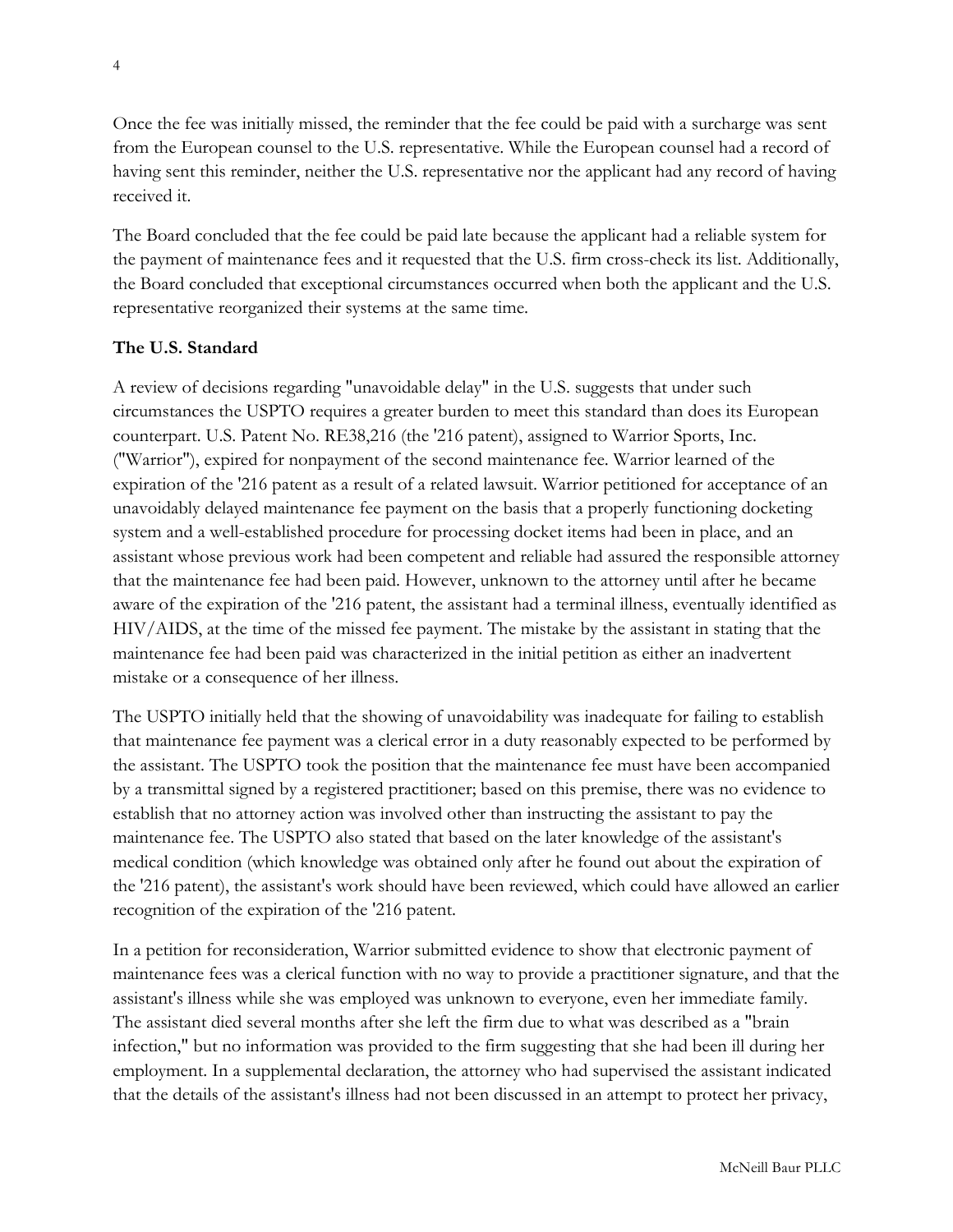but providing the information could be discussed if the USPTO Petitions Attorney needed more specific information. In addition, evidence in the form of a declaration and docket printouts were provided to show that the industry standard software Patent Management System, by Computer Packages Inc., was in place at the time of the missed fee payment.

The USPTO again denied the petition for insufficient evidence of unavoidable delay, stating that the argument that the failure to pay was a clerical error could not be supported by the party responsible (i.e., the deceased assistant), nor could the responsible party explain what steps were in place for ensuring timely payment and why action to make the payment was not taken. Furthermore, the USPTO held that it had not been established that there was a business routine in place that could be reasonably relied upon to avoid errors in performance of the clerical function (despite the declaration and docket printouts provided). The decision stated that no further reconsideration or review would be undertaken.

Warrior sued the USPTO under the Administrative Procedures Act; following a status conference, a stipulated order of dismissal was issued in which the parties agreed that Warrior would file a third petition, for supervisory review of the denial of the petition to accept the late maintenance fee payment, and the USPTO would expedite its review. The contents of the status conference are unavailable, but it seems likely in view of the USPTO's subsequent actions that it felt some pressure to retreat from its position. In the third petition, Warrior provided the assistant's death certificate listing HIV as the cause of death and evidence including an expert declaration showing that HIV infection can cause neurological symptoms, including dementia and memory loss. Declarations from the previous petition for reconsideration were resubmitted as evidence that a fully functional docketing procedure was in place to provide checks and balances for clients' patents. This petition was granted, with the USPTO stating that the delay in paying the fee had been shown to be unavoidable.

The various USPTO decisions on the petitions relating to the reinstatement of the '216 patent do not appear consistent, nor do the earlier decisions express any compassion for a clerical error of an obviously ill employee. The first decision was based on the unsupportable premise that a practitioner's signature was required, alleging incorrectly that maintenance fee payment was not a clerical function. The second decision required a statement from the deceased assistant providing a reason for the error (not very likely) and also dismissed the evidence that a proper docketing system was in place. Only in the third decision, perhaps made under some pressure from litigation, did the USPTO finally accept the previously insufficient evidence regarding docketing procedures along with medical evidence suggesting dementia and memory loss in place of a statement by the deceased assistant.

In another case, the USPTO's actions in denying a petition for late payment of maintenance fees under the unavoidable standard were contrary to its acceptance of unavoidably delayed payment of fees for U.S. Patent Nos.  $6,000,448$  (the '448 patent) and  $6,160,836$  (the '836 patent)<sup>2</sup>; in those cases, nonpayment of fees resulted from disappearances and/or suspensions of the patentees' attorneys. In *SprinGuard*, the patentee obtained summary judgment reversing the USPTO's denial of petitions to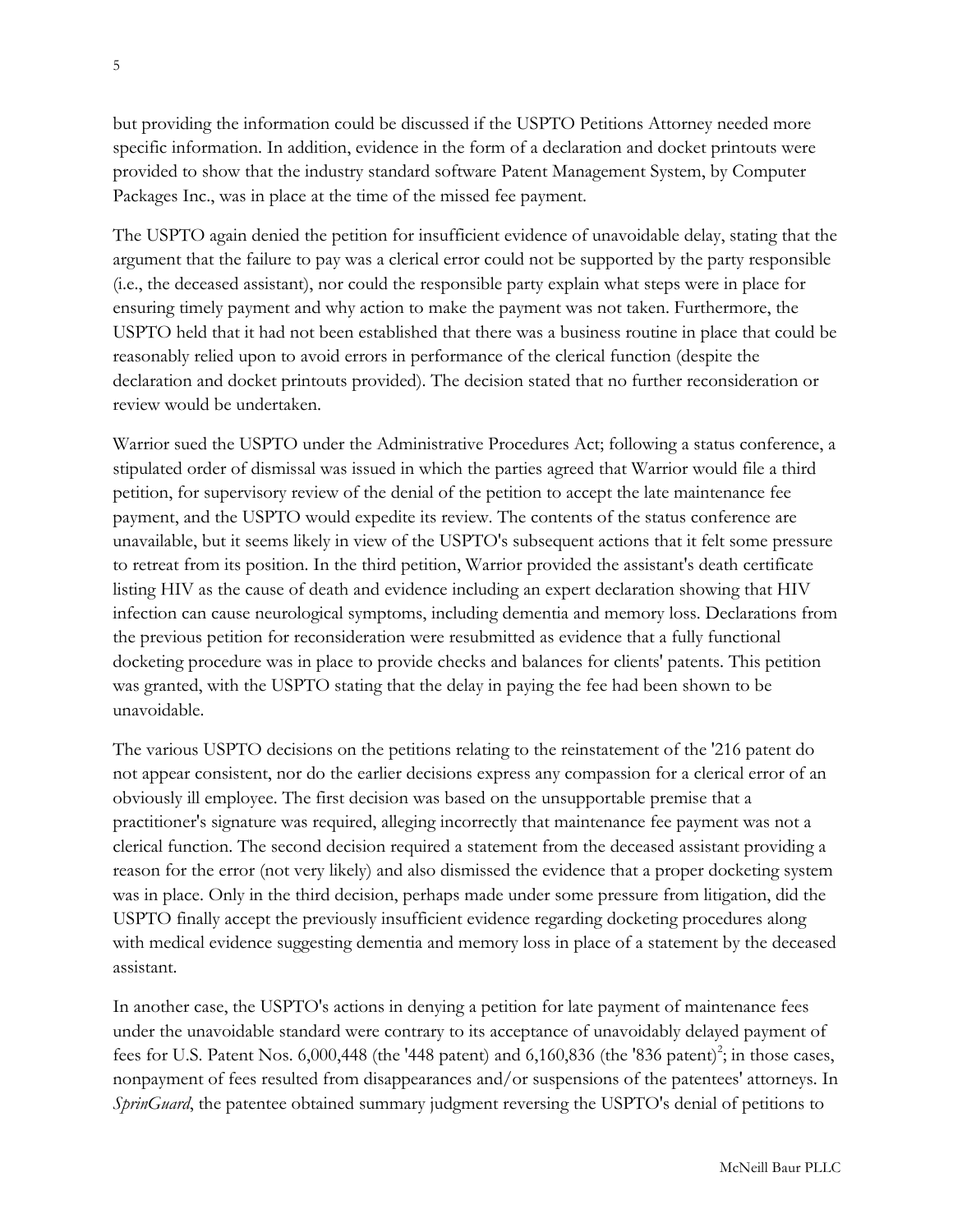accept unavoidably delayed payment, with the court explaining that the USPTO's denial was arbitrary and capricious given its acceptance of unavoidably delayed payments for the '448 and '836 patents.

#### **Discussion and Suggestions for Harmonization**

The U.S. requirement, for showing unavoidable delay since reasonable care was taken to ensure that the due date would be met, may seem similar on paper to the European Patent Office requirement, for showing that failure to meet the due date resulted from an isolated procedural mistake in an otherwise satisfactory system. Both require evidence related to the particular events concerning the patent or application at issue. However, it seems from the cases discussed above that more is generally needed, in practice, to meet the U.S. standard than to meet the European requirement. For example, in each of the U.S. cases discussed above, circumstances beyond the patentee's control rendered maintenance fee payment impossible; someone entrusted with paying the fee was prevented from doing so, due to illness or unexplained disappearance.

The authors of this article note that harmonization of standards for reviving lapsed patents and applications could provide greater consistency in patent coverage across jurisdictions, more efficiencies in reinstating rights when a mistake affects multiple jurisdictions, and increased uniformity in recognizing that applicants should have rights reinstated for certain types of mistakes. Depending on the subject matter of the patent and other circumstances, loss of protection in one jurisdiction might have consequences worldwide if the subject matter can be practiced in a sufficiently remote manner, as may be the case for process claims (depending on the circumstances). It would also reduce inefficient use of resources by allowing patentees to pursue revival of accidentally lapsed patents in a coordinated way instead of having to file requests or petitions de novo in each jurisdiction.

In practice, neither the USPTO nor the EPO adequately addresses reinstatement of rights due to truly inadvertent administrative errors that occur despite corporations' and law firms' use of excellent systems for maintaining intellectual property rights. The European standard does not allow any reinstatement in Europe after a one-year period. The U.S. standard has adopted a sometimes unworkable definition of what errors are "unavoidable" and can be too harsh and unforgiving. The authors urge both jurisdictions to consider adopting a fairness standard that can forgive mistakes that occur despite the corporation's or law firm's use of excellent systems in place. Specifically, the authors encourage adoption of either a one- or two-year period for reinstatement under the "unintentional" standard, and then a second period for reinstatement under a standard similar to the European "all due care" standard. For this standard, we recommend maintaining the requirement to show that a system was in place that can normally be relied upon to ensure timely filings, and that the failure to pay was an isolated incident or was due to exceptional circumstances, as is the case in the one-year period after expiration allowed by Europe. We feel that this standard strikes an appropriate balance between encouraging responsible behavior and avoiding unfair penalties to those who suffer unforeseeable failures, while avoiding the harshness and unpredictability that has sometimes arisen in practice with the standard applied by the USPTO.